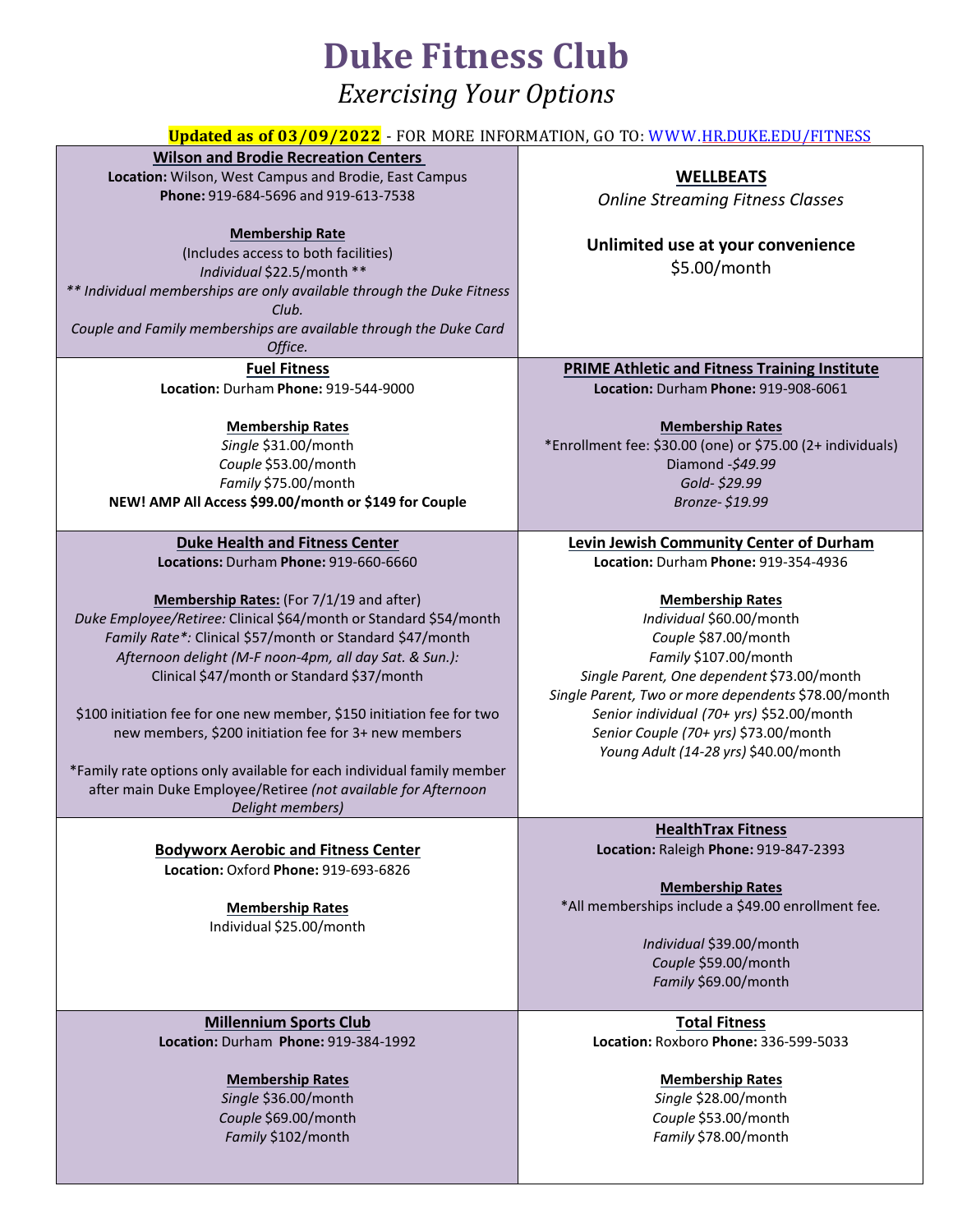### **Orange County SportsPlex**

**Location:** Hillsborough **Phone:** 919-644-0339

#### **Membership Rates**

\*All month to month memberships include a \$49.00 enrollment fee \*Enrollment fee waived by paying 12 months in advance

#### **Platinum Membership**

Single \$48.49/month **\$581.88** Parent/Dependent Child \$54.09/month **\$649.08** Parent/Second Dependent Child \$57.59/month **\$691.08** Couple \$57.59/month **\$691.08** Family \$69.49/month **\$833.88** *\*Platinum Membership includes Fitness, Cardio Center,*

#### **Gold Membership**

Single \$35.89/month **\$430.68** Parent/Dependent Child \$42.89/month **\$514.68** Parent/Second Dependent Child \$50.59/month

#### **\$607.08**

Couple \$50.59/month **\$607.08** Family \$56.89/month **\$682.68** Senior Single \$27.99/month **\$346.68** Senior Couple \$40.99/month **\$491.88**

#### *Group*

*Exercise Classes, Water Aerobics, Aquatics Center and Public*

*Skate.*

#### **O2 Fitness**

**Locations:** Cary- Preston Walk; Raleigh- Seaboard Station, Falls of the Neuse, Brennan Station; Wake Forest– The Factory

Durham- University Hill; Chapel Hill/Carrboro- North Chatham, Elliot Road, Downtown Carrboro

Fuquay-Varina- Fuquay Crossing

(included but not listed: Wilmington, NC and all SC locations)

### **Membership Rates**

\*Kid's Club is for age 6 months to 11 years, included at no charge. Members are anyone ages 12 and up accessing the facility.

Anyone with a member under age 12 must select a membership which includes Kid's Club

Enrollment Fee- \$25.00

| 1 Member - \$45.50   | 1 Member with Kid's Club* - \$45.50   |
|----------------------|---------------------------------------|
| 2 Members - \$75.50  | 2 Members with Kid's Club* - \$75.50  |
| 3 Members - \$95.50  | 3 Members with Kid's Club* - \$95.50  |
| 4 Members - \$115.50 | 4 Members with Kid's Club* - \$115.50 |
| 5 Members - \$135.50 | 5 Members with Kid's Club* - \$135.50 |
| 6 Members - \$155.50 | 6 Members with Kid's Club* - \$155.50 |
| 7 Members - \$175.50 | Members with Kid's Club - \$175.50    |
|                      |                                       |

### **Life Time Fitness**

**Locations:** Raleigh, Cary, Apex **Membership Rates**

\*\$0.00 Enrollment fee, no update fees

- Add-on children (3 months - 13 years) is \$10.00 per child for Bronze-level and \$30 per child for Onyx Limited-level At age 14, children are an "Adult" and will count as an adult in addition to adults existing on a membership. - An 18 year old dependent may join as a 1 Adult (age 26 and under) if the employee/caregiver is not on the membership, but is using the benefit to pay for the membership for the eligible dependent. Additionally, if the employee is under 26 years old, they will be able to enroll in a "26 and Under" membership at our Onyx Limited clubs

### **Onyx Limited Membership Bronze Membership**

Limited and under nationwide 1 Adult (Standard) - \$82.00 1 Adult (age 26 and under)-\$92.00 2 Adult (Standard) -\$132.00 3 Adult- \$202.00 4+ Adult- \$232.00

Raleigh, Cary, all locations Onyx Apex Location Only 1 Adult- \$102.00 3 Adult (Standard) - \$162.00 2 Adult- \$162.00 4+ Adult (Standard) - \$182.00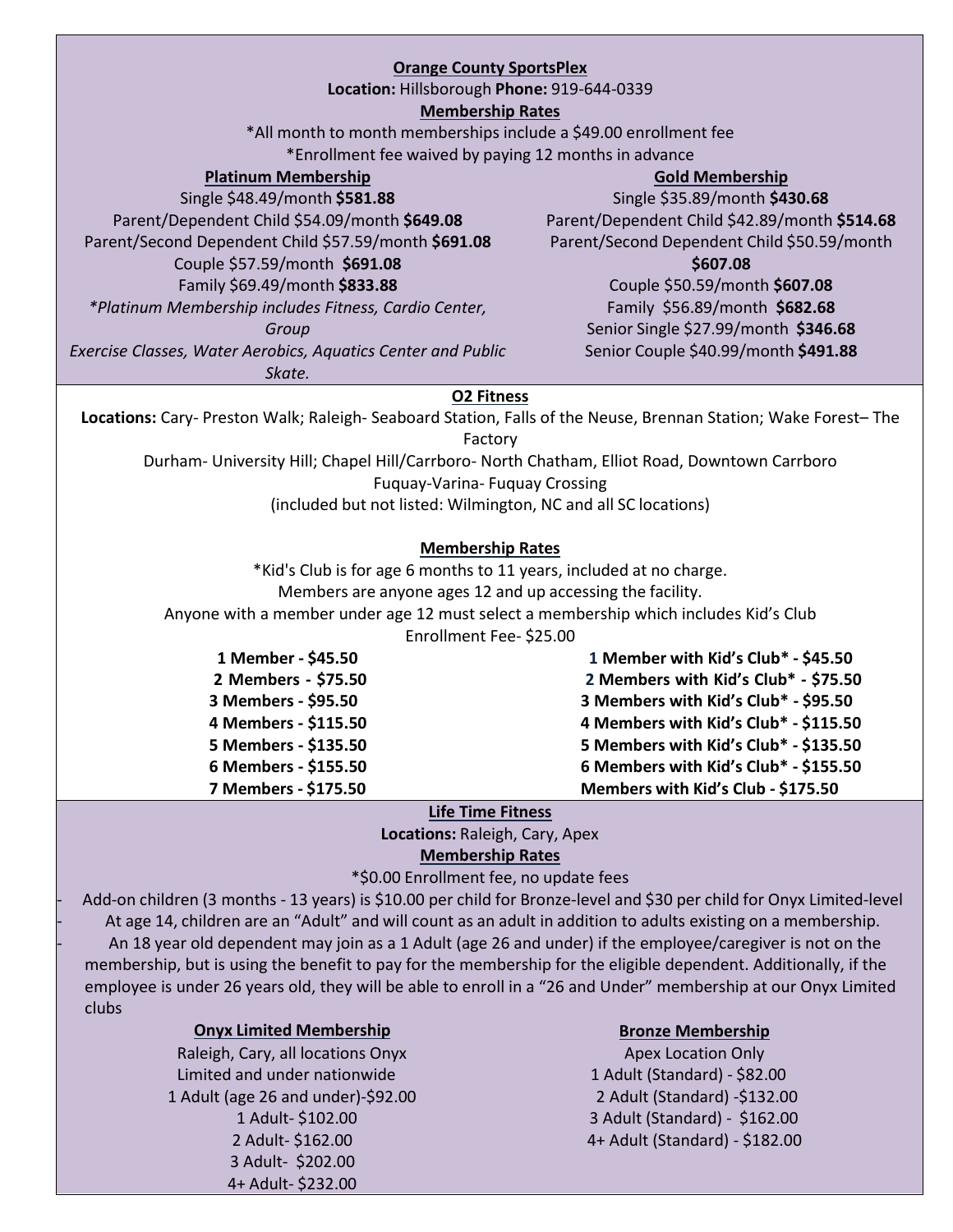# **YMCA of the Triangle**

| *Durham Branch                                          | **Raleigh Branch                               | <b>**Alexander &amp; Poyner</b>                |  |  |  |
|---------------------------------------------------------|------------------------------------------------|------------------------------------------------|--|--|--|
| (Downtown Durham, Hope Valley                           | (Taylor Family, Kerr, A.E. Finley, Kraft,      | (Downtown Raleigh)                             |  |  |  |
| Farms, American Tobacco, Lakewood)                      | Northwest Cary, Knightdale)                    | 1 Young Adult (ages 18 to 28): \$47.18         |  |  |  |
| 1 Young Adult (ages 18 to 28): \$47.18                  | 1 Young Adult (ages 18 to 28): \$42.96         | 1 Young Adult w/dep: \$60.13                   |  |  |  |
| 1 Young Adult w/dep: \$53.82<br>2 Young Adults: \$93.42 | 1 Young Adult w/dep: \$64.61                   | 2 Young Adults: \$93.43                        |  |  |  |
| 2 Young Adults w/dep: \$101.0                           | 2 Young Adults: \$85.92                        | Young<br>Adult<br>w/dep:<br>2                  |  |  |  |
| 1 Adult (ages 29 to 64): \$53.74                        | 2 Young Adults w/dep: \$106.9                  | \$104.92                                       |  |  |  |
| 1 Adult w/dep: \$63.38                                  | 1 Adult (ages 29 to 64): \$51.95               | 1 Adult (ages 29 to 64): \$53.74               |  |  |  |
| 2 Adults: \$105.87                                      | 1 Adult w/dep: \$74.01                         | 1 Adult w/dep: \$66.71                         |  |  |  |
| 2 Adults w/dep: \$115.73                                | 2 Adults: \$103.90                             | 2 Adults: \$105.88                             |  |  |  |
| 3 Adults: \$153.58                                      | 2 Adults w/dep: \$117.91<br>3 Adults: \$150.00 | 2 Adults w/dep: \$115.73<br>3 Adults: \$156.54 |  |  |  |
| 3 Adults w/dep: \$164.84                                | 3 Adults w/dep: \$166.73                       | 3 Adults w/dep: \$162.71                       |  |  |  |
| Senior (ages 65 and up): \$47.56                        | Senior (ages 65 and up): \$46.63               | Senior (ages 65 and up): \$47.56               |  |  |  |
| 1 Senior w/dep: \$57.05                                 | 1 Senior w/dep: \$66.45                        | 1 Senior w/dep: \$59.84                        |  |  |  |
| 2 Seniors: \$94.17                                      | 2 Seniors: \$93.28                             | 2 Seniors: \$94.17                             |  |  |  |
| 2 Seniors w/dep: \$104.41                               | 2 Seniors w/dep: \$106.13                      | 2 Seniors w/dep: \$104.41                      |  |  |  |
|                                                         |                                                |                                                |  |  |  |
| <b>Chapel Hill</b>                                      | *Poole Family                                  | *Ingram Family (Lee County)                    |  |  |  |
| 1 Young Adult (ages 18 to 28): \$42.96                  | 1 Young Adult (ages 18 to 28): \$37.39         | 1 Young Adult (ages 18 to 28): \$35.69         |  |  |  |
| 1 Young Adult w/dep: \$58.07                            | 1 Young Adult w/dep: \$57.92                   | 1 Young Adult w/dep: \$45.27                   |  |  |  |
| 2 Young Adult: \$85.92                                  | 2 Young Adults: \$74.77                        | 2 Young Adults: \$71.38                        |  |  |  |
| 2 Young Adult w/dep: \$101.03                           | 2 Young Adults w/dep: \$95.71                  | 2 Young Adults w/dep: \$80.96                  |  |  |  |
| 1 Adult (ages 29 to 64): \$52.80                        | 1 Adult (ages 29 to 64): \$45.20               | 1 Adult (ages 29 to 64): \$44.78               |  |  |  |
| 1 Adult w/dep: \$67.34                                  | 1 Adult w/dep: \$66.36                         | 1 Adult w/dep: \$54.20                         |  |  |  |
| 2 Adults: \$103.90                                      | 2 Adults: \$90.41                              | 2 Adults: \$87.11                              |  |  |  |
| 2 Adults w/dep: \$117.91                                | 2 Adults w/dep: \$104.70                       | 2 Adults w/dep: \$94.04                        |  |  |  |
| 3 Adults: \$156.70                                      | 3 Adults: \$130.52                             | 3 Adults: \$130.65                             |  |  |  |
| 3 Adults w/dep: \$165.30                                | 3 Adults w/dep: \$147.62                       | 3 Adults w/dep: \$136.36                       |  |  |  |
| Senior (ages 65 and up): \$48.35                        | Senior (ages 65 and up): \$40.68               | Senior (ages 65 and up): \$40.15               |  |  |  |
| 1 Senior w/dep: \$60.82                                 | 1 Senior w/dep: \$59.72                        | 1 Senior w/dep: \$49.28                        |  |  |  |
| 2 Seniors: \$95.73                                      | 2 Seniors: \$81.36                             | 2 Seniors: \$80.30                             |  |  |  |
| 2 Seniors w/dep: \$106.13                               | 2 Seniors w/dep: \$94.23                       | 2 Seniors w/dep: \$89.42                       |  |  |  |
| <b>Southeast Raleigh YMCA</b>                           | <b>East Raleigh YMCA</b>                       | <b>Chatham YMCA</b>                            |  |  |  |
| 1 Young Adult (ages 18 to 28):<br>\$37.39               | 1 Young Adult (ages 18 to<br>28):<br>\$37.39   | 1 Young Adult (ages 18 to 28):<br>\$37.39      |  |  |  |
| 1 Young Adult w/dep: \$57.92                            | 1 Young Adult w/dep: \$57.35                   | 1 Young Adult w/dep: \$57.92                   |  |  |  |
| 2 Young Adults: \$74.77                                 | 2 Young Adults: \$74.79                        | 2 Young Adults: \$74.77                        |  |  |  |
| 2 Young Adults w/dep: \$95.71                           | 2 Young Adults w/dep: \$94.90                  | 2 Young Adults w/dep: \$95.71                  |  |  |  |
| 1 Adult (ages 29 to 64): \$45.20                        | 1 Adult (ages 29 to 64): \$45.21               | 1 Adult (ages 29 to 64): \$45.20               |  |  |  |
| 1 Adult w/dep: \$66.36                                  | 1 Adult w/dep: \$65.71                         | 1 Adult w/dep: \$66.36                         |  |  |  |
| 2 Adults: \$90.41                                       | 2 Adults: \$90.43                              | 2 Adults: \$90.41                              |  |  |  |
| 2 Adults w/dep: \$104.70                                | 2 Adults w/dep: \$104.68                       | 2 Adults w/dep: \$104.70                       |  |  |  |
| 3 Adults: \$130.52                                      | 3 Adults: \$130.55                             | 3 Adults: \$130.52                             |  |  |  |
| 3 Adults w/dep: \$147.62                                | 3 Adults w/dep: \$148.01                       | 3 Adults w/dep: \$147.62                       |  |  |  |
| Senior (ages 65 and up): \$40.68                        | Senior (ages 65 and up): \$40.69               | Senior (ages 65 and up): \$40.68               |  |  |  |
| 1 Senior w/dep: \$59.72                                 | 1 Senior w/dep: \$59.13                        | 1 Senior w/dep: \$59.72                        |  |  |  |
| 2 Seniors: \$81.36                                      | 2 Seniors: \$81.38                             | 2 Seniors: \$81.36                             |  |  |  |
| 2 Seniors w/dep: \$94.23                                | 2 Seniors w/dep: \$94.44                       | 2 Seniors w/dep: \$94.23                       |  |  |  |